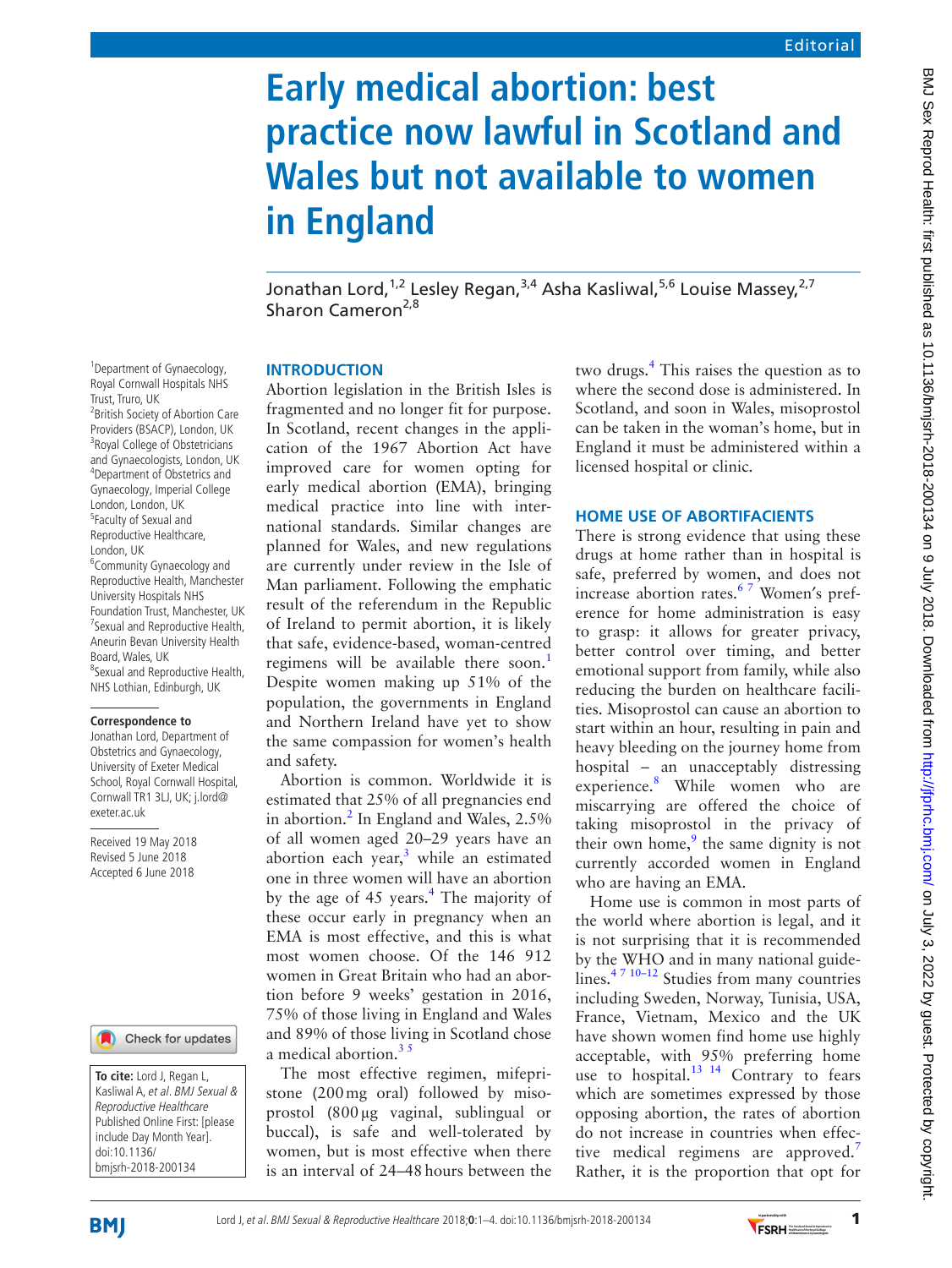medical abortion over surgery that increases, with women in rural areas benefiting from improved access to abortion care.

The problem in England arises from the application of the 1967 Abortion Act. In the year after celebrating the 50th anniversary of the Act in the UK and appreciating how women's lives have been transformed by safe abortion, $15$  it comes as a bittersweet realisation that those very provisions that removed the horrors of illegal 'backstreet' abortions are now preventing the safe home use of drugs for EMA in England. When the Abortion Act was enacted, EMA with mifepristone and misoprostol did not exist and therefore the Act makes no provision for this method. Consequently it has been interpreted in UK law that both drugs should be administered on licensed premises. This obligation to return to the abortion service (often a hospital or remote clinic) for a second visit impacts many women who struggle with repeated time off work, childcare, transport difficulties or distance from the abortion service.<sup>16</sup> Furthermore, it selectively disadvantages the most vulnerable – those who are deprived, live in rural areas or have dependents.

#### **Simultaneous regimens: an English compromise**

The degree of difficulty that this second visit poses for many women is reflected in a recent study using data from one of the UK's largest abortion providers, reporting on the experience of over 28 000 women having EMA over a year[.17](#page-3-2) The authors found 85% chose simultaneous regimens despite knowing of their lower efficacy and higher complication rates when compared with returning for a second visit, demonstrating how much of a barrier access is for many women. The simultaneous regimen resulted in an additional 2.6% of women needing surgery, with more than twice as many failures compared with the interval regimen (ongoing pregnancy rate 2.4% vs 0.9%, simultaneous versus interval regimen). For every 38 women treated with simultaneous medication, one additional woman suffered a complication that required surgery as compared with those taking the medications at an interval. With only 15% choosing or able to return for a second visit, the implication is that many women required additional, preventable surgery and anaesthesia as a direct consequence of the government's current interpretation of the Abortion Act.

Another argument for offering simultaneous regimens is that there is a longer interval before bleeding starts, $18$  which should reduce the risk of bleeding, cramping and an abortion occurring while travelling or waiting for public transport. Women from rural communities, for example in Cornwall, have little choice but to opt for same-day treatment because of the difficulties they have in accessing services and the long travel times they face, but in doing so they have to accept the increased risk of complications and treatment failure. If women were able to take misoprostol at

home 24–48 hours after mifepristone, the failure rate and need for surgery would be significantly reduced and the distress of bleeding, cramping and aborting a pregnancy in public while travelling would be almost eliminated.

### **Scotland**

On 26 October 2017 the Chief Medical Officer Scotland issued a letter 'Abortion: improvement to existing services' to confirm immediate approval for misoprostol to be taken in a patient's home under defined circumstances.[19](#page-3-4) The letter was accompanied by a national guidance document on home use of misoprostol in EMA (up to 9+6 weeks) which had been produced by the Scottish Abortion Care Providers network. The letter and guideline demonstrated that both the abortion care providers and policymakers had the same aim: to improve the care for women having an abortion. Central to this change had been a focus on listening to what women said, in particular accounts captured as part of qualitative research from women undergoing EMA at home throughout Scotland.<sup>[8 20](#page-2-5)</sup> The experiences described by women – the difficulties they faced in having to make an additional clinic visit simply for misoprostol, then travelling long distances and bleeding while on the journey home after misoprostol – strengthened the case for change.

Home use of misoprostol in Scotland is relatively new. The larger abortion services in Scotland report widescale uptake of home use of misoprostol among women and that it is highly appreciated with no negative impact on services (S Cameron, personal communication, 2018). Rather, having fewer clinic visits enables services to rationalise and optimise staffing levels, freeing staff to deploy in other parts of the service.

## **Wales**

On 17 April 2018 the Welsh Assembly Cabinet Secretary for Health and Social Services announced that he had instructed officials to start work immediately to look at how the framework of the Abortion Act 1967 could be amended to allow a woman's home to be a legal place for abortion. This policy change means that as in Scotland, only one visit to the licensed clinic will be necessary for Welsh women. This decision followed discussions which took place during the Sexual Health Review by Public Health Wales in the Autumn of 2017, chaired by the Chief Medical Officer for Wales. The programme board agreed that the proposal was a cost-neutral way of reducing variations in abortion care and was a natural fit with the Welsh Government's Prudent Healthcare initiative ([http://www.](http://www.prudenthealthcare.org.uk/) [prudenthealthcare.org.uk/](http://www.prudenthealthcare.org.uk/)).

#### **Conclusions**

In 2007, a comprehensive parliamentary report stated that government's failure to permit home use of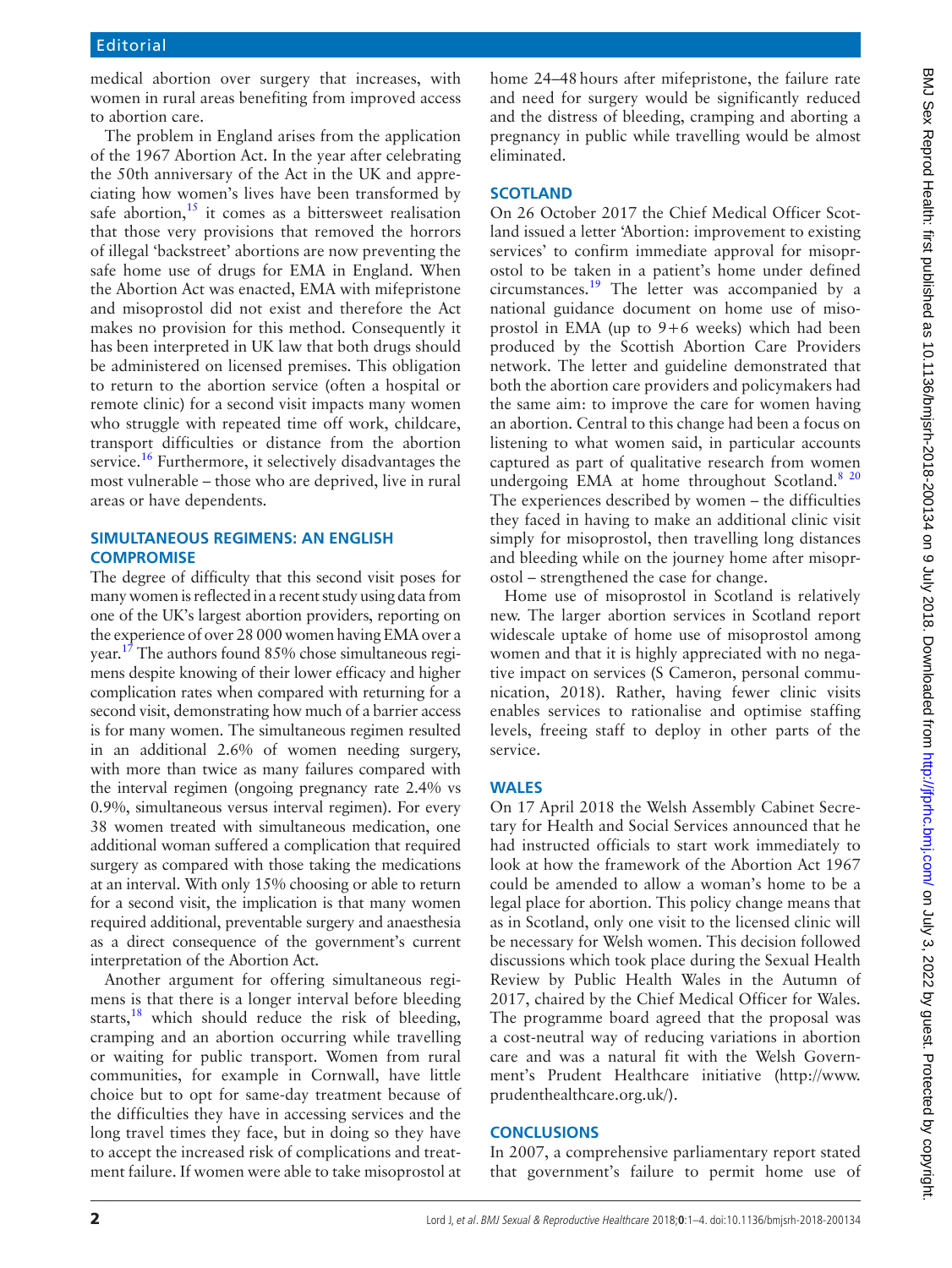# **Box 1 Summary of key points.**

- ► Early medical abortion at home is safe, effective, preferred by women and is recommended by the WHO and many national guidelines, but requires a 24–48 hour interval between mifepristone and misoprostol doses for most effective treatment.
- $\blacktriangleright$  English practice is out of step with other countries including Scotland and soon Wales, by requiring women to attend licensed premises (hospital or clinic) for the administration of both drugs on site. Access to remote licensed premises is a barrier for many women, particularly vulnerable groups, and they face the danger of the abortion occurring on their journey home – an unacceptably distressing experience.
- ► When offered an informed choice, 85% of women chose a lower efficacy single-visit regimen instead of having to return for a second visit, although this resulted in one additional woman suffering a complication that required surgery for every 38 women treated with simultaneous medication.
- ► The Secretary of State for Health (England) has the power to ensure all women in Great Britain have access to the same international standards of best practice by exercising his powers under s.1(3A) of the Abortion Act 1967. We urge him immediately to follow the lead of his Scottish and Welsh colleagues to grant the same compassion, respect and dignity to over 100 000 women in England every year.

misoprostol in England was not owing to "concerns over safety, effectiveness or acceptability".<sup>[21](#page-3-5)</sup> The implication was that this was a political, and not a clinical, decision. It recommended that home use be authorised. This would not require a change in the existing law – it simply needs government to use its executive power under s.1 (3A) of the Abortion Act 1967 to approve women's own homes as a class of places where EMA may be lawfully carried out, as is the case in Scotland and will soon be in Wales (see Box 1).

We strongly encourage the UK Government to follow the recommendation of this House of Commons report and the lead of many other countries across the world. Specifically, we urge the Secretary of State for Health to use his powers to extend to women in England the same compassion, respect and dignity that the Scottish and Welsh Governments have announced so that all women can access safe, effective abortion care. There can be no justification not to act unless the aim is to punish women having a legal abortion. The time for action is now.

**Acknowledgements** The authors would like to thank Professor Sally Sheldon, Kent University Law School, for her advice about the technical aspects of UK abortion law.

**Contributors** JML: first draft; co-ordination of co-authors. LR: contributor and revision first draft. AK: contributor and

revision first draft. LM: contributor and revision first draft. SC: contributor and revision first draft.

**Funding** The authors have not declared a specific grant for this research from any funding agency in the public, commercial or not-for-profit sectors.

**Competing interests** None declared.

**Patient consent** Not required.

**Provenance and peer review** Commissioned; internally peer reviewed.

© Article author(s) (or their employer(s) unless otherwise stated in the text of the article) 2018. All rights reserved. No commercial use is permitted unless otherwise expressly granted.

# **References**

- <span id="page-2-0"></span>1 Aiken ARA, Johnson DM, Broussard K, *et al*. Experiences of women in Ireland who accessed abortion by travelling abroad or by using abortion medication at home: a qualitative study. *[BMJ Sex Reprod Health](http://dx.doi.org/10.1136/bmjsrh-2018-200113)* 2018:bmjsrh-2018-200113.
- <span id="page-2-1"></span>2 Regan L, Glasier A. The British 1967 Abortion Act - still fit for purpose? *[Lancet](http://dx.doi.org/10.1016/S0140-6736(17)32753-8)* 2017;390:1936–7.
- <span id="page-2-2"></span>3 Department of Health. *Abortion Statistics, England and Wales: summary information from the abortion notification forms returned to the Chief Medical Officers of England and Wales*. UK: Department of Health, 2016 (accessed 7 May 2018).
- <span id="page-2-3"></span>4 Royal College of Obstetricians and Gynaecologists. *The care of women requesting induced abortion: evidence-based clinical guideline*. London, UK: Royal College of Obstetricians and Gynaecologists, 2011.
- 5 NHS Scotland. *Terminations of Pregnancy Statistics. Information Services Division*. Edinburgh: NHS National Services Scotland, 2017.
- <span id="page-2-4"></span>6 Ngo TD, Park MH, Shakur H, *et al*. Comparative effectiveness, safety and acceptability of medical abortion at home and in a clinic: a systematic review. *[Bull World Health Organ](http://dx.doi.org/10.2471/BLT.10.084046)* 2011;89:360–70.
- <span id="page-2-8"></span>7 Costescu D, Guilbert E, Bernardin J, *et al*. Clinical practice guideline, Society of Obstetricians and Gynaecologists of Canada. *J Obstet Gynaecol Can* 2016;38:366–89.
- <span id="page-2-5"></span>8 Heller R, Purcell C, Mackay L, *et al*. Barriers to accessing termination of pregnancy in a remote and rural setting: a qualitative study. *[BJOG](http://dx.doi.org/10.1111/1471-0528.14117)* 2016;123:1684–91.
- <span id="page-2-6"></span>9 National Institute for Health and Care Excellence (NICE). *Ectopic pregnancy and miscarriage: diagnosis and initial management*. London, UK: National Institute for Health and Care Excellence (NICE), 2012.
- 10 American College of Obstetricians and Gynecologists. Practice bulletin no. 143: medical management of first-trimester abortion. *[Obstet Gynecol](http://dx.doi.org/10.1097/01.AOG.0000444454.67279.7d)* 2014;123:676–92.
- 11 Royal Australian and New Zealand College of Obstetricians and Gynaecologists. *The use of mifepristone for medical termination of pregnancy. C-Gyn 21*. Melbourne, Australia: Royal Australian and New Zealand College of Obstetricians and Gynaecologists. College Statements & Guidelines, 2016 (accessed 7 May 2018).
- 12 World Health Organization. *Safe abortion: technical and policy guidance for health systems* (2nd edn). Geneva, Switzerland: World Health Organization, 2012. (accessed 7 May 2018).
- <span id="page-2-7"></span>13 Lohr PA, Wade J, Riley L, *et al*. Women's opinions on the home management of early medical abortion in the UK. *[J Fam](http://dx.doi.org/10.1783/147118910790290894)  [Plann Reprod Health Care](http://dx.doi.org/10.1783/147118910790290894)* 2010;36:21–5.
- 14 Løkeland M, Iversen OE, Engeland A, *et al*. Medical abortion with mifepristone and home administration of misoprostol